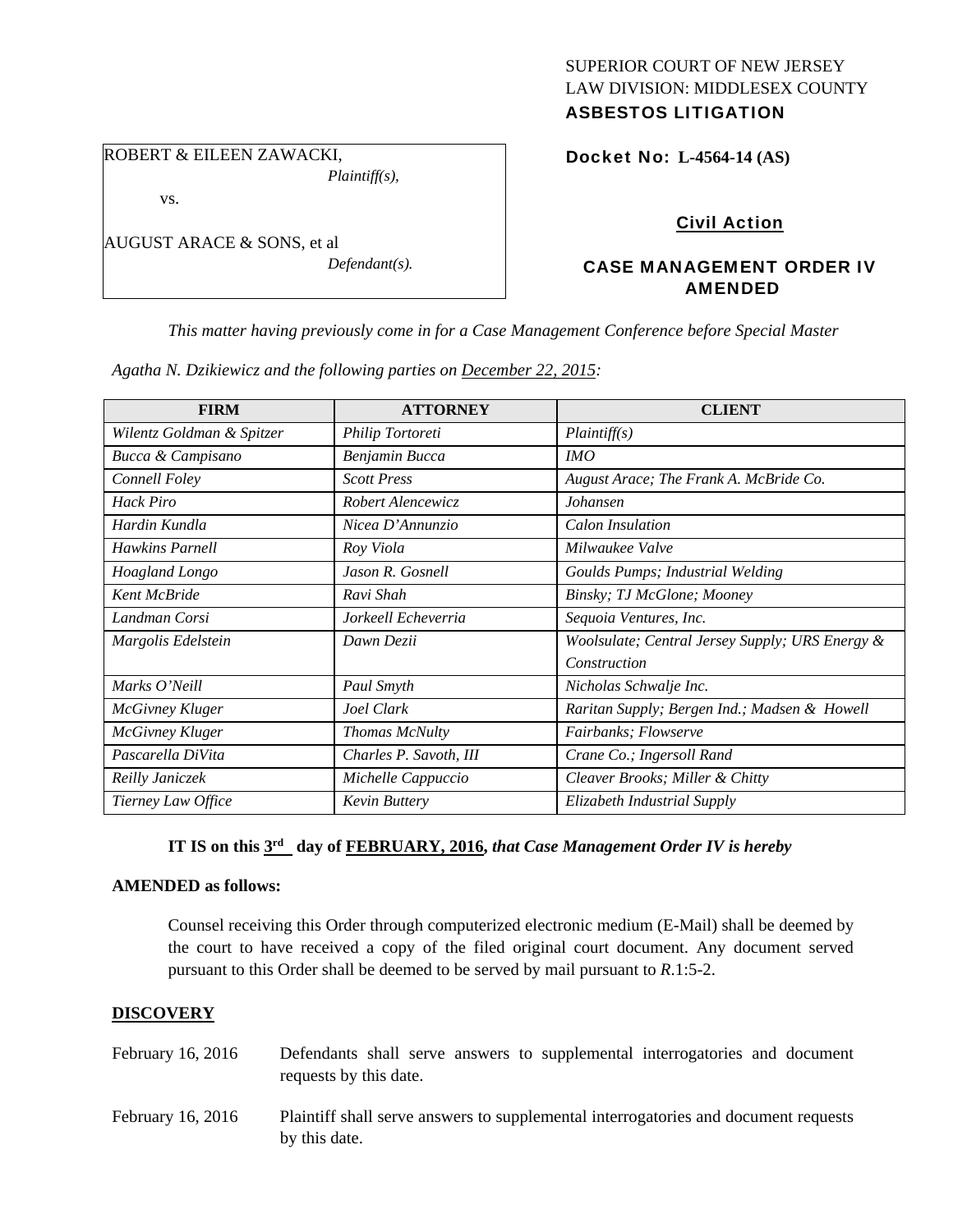- March 31, 2016 Fact discovery, including depositions, shall be completed by this date. Plaintiff's counsel shall contact the Special Master within one week of this deadline if all fact discovery is not completed.
- March 31, 2016 Depositions of corporate representatives shall be completed by this date.

#### **EARLY SETTLEMENT**

April 14, 2016 Settlement demands shall be served on all counsel and the Special Master by this date.

#### **SUMMARY JUDGMENT MOTION PRACTICE**

| April 1, 2016  | Plaintiff's counsel shall advise, in writing, of intent not to oppose motions by this date. |
|----------------|---------------------------------------------------------------------------------------------|
| April 15, 2016 | Summary judgment motions shall be filed no later than this date.                            |

May 13, 2016 Last return date for summary judgment motions.

#### **MEDICAL DEFENSE**

- February 22, 2016 Upon request, plaintiff is to arrange for the transfer of pathology specimens and xrays, if any, by this date.
- July 1, 2016 Defendants shall identify its medical experts and serve medical expert reports, if any, by this date. **In addition, defendants shall notify plaintiff's counsel (as well as all counsel of record) of a joinder in an expert medical defense by this date.**

#### **LIABILITY EXPERT REPORTS**

June 17, 2016 Plaintiff shall identify its liability experts and serve liability expert reports or a certified expert statement by this date or waive any opportunity to rely on liability expert testimony.

July 18, 2016 Defendants shall identify its liability experts and serve liability expert reports, if any, by this date or waive any opportunity to rely on liability expert testimony.

#### **ECONOMIST EXPERT REPORTS**

- June 17, 2016 Plaintiff shall identify its expert economists and serve expert economist report(s), if any, by this date or waive any opportunity to rely on economic expert testimony.
- July 18, 2016 Defendants shall identify its expert economists and serve expert economist report(s), if any, by this date or waive any opportunity to rely on economic expert testimony.

#### **EXPERT DEPOSITIONS**

August 5, 2016 Expert depositions shall be completed by this date. To the extent that plaintiff and defendant generic experts have been deposed before, the parties seeking that deposition in this case must file an application before the Special Master and

\_\_\_\_\_\_\_\_\_\_\_\_\_\_\_\_\_\_\_\_\_\_\_\_\_\_\_\_\_\_\_\_\_\_\_\_\_\_\_\_\_\_\_\_\_\_\_\_\_\_\_\_\_\_\_\_\_\_\_\_\_\_\_\_\_\_\_\_\_\_\_\_\_\_\_\_\_\_\_\_\_\_\_\_\_\_\_\_\_\_\_\_\_\_\_\_\_\_\_\_\_\_\_\_\_\_\_\_\_\_